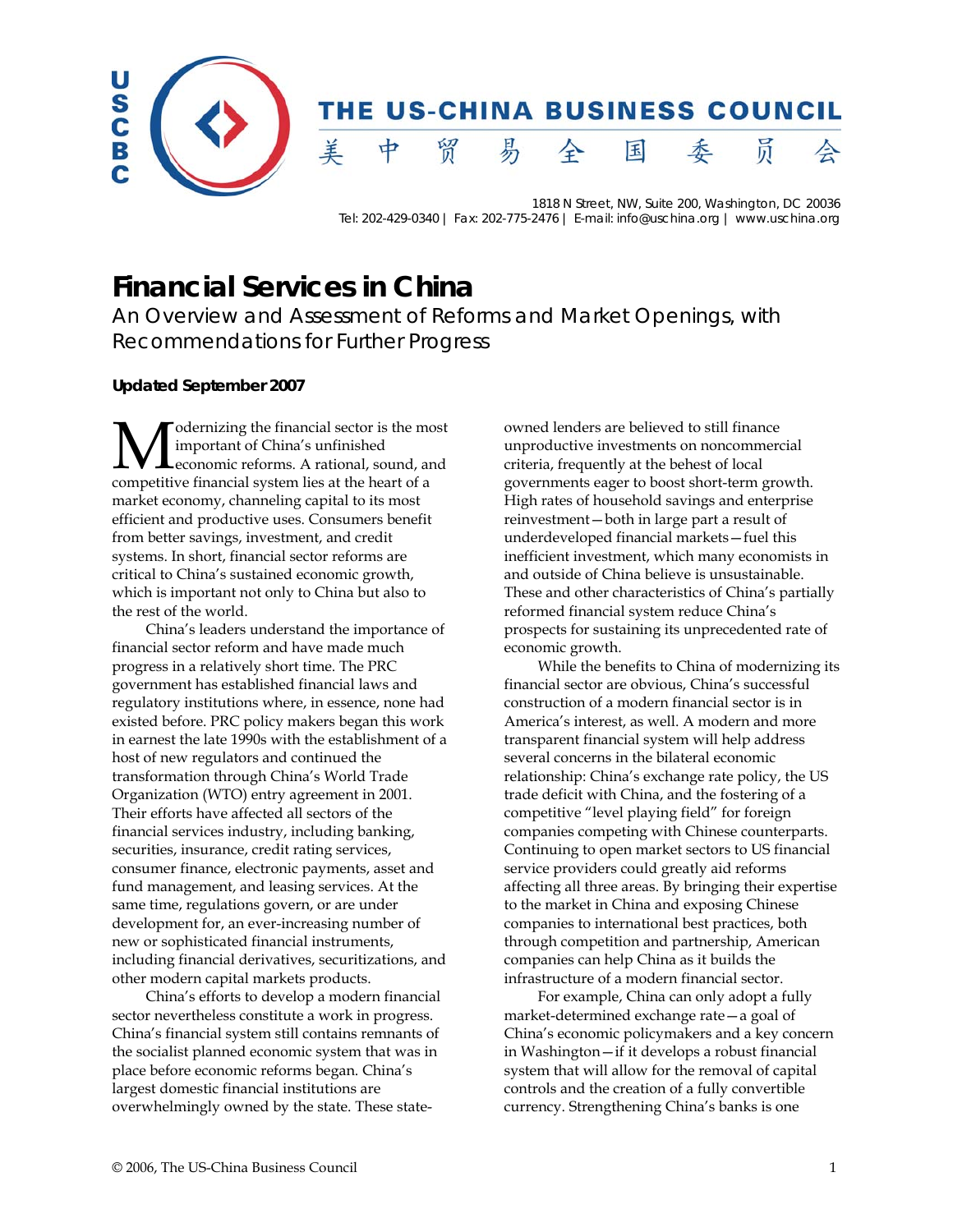critical step toward the removal of capital controls. Allowing greater participation in the domestic market by American financial institutions would bring international standards and practices to Chinese banking sector and help China build the financial instruments that facilitate a floating exchange rate.

It goes without saying that China can and should, in the meantime, allow its exchange rate with the dollar to fluctuate more freely to reflect changes in trade flows. At the same time, it should be noted that the effect of China's exchange rate policy on bilateral trade is likely overstated. Any production that becomes unprofitable in China because of an exchange rate appreciation is likely to shift not to the United States but, rather, to other low-cost producers in Asia or elsewhere.

Even so, any benefit China gains from an undervalued currency should be addressed. The best way to eliminate any such unfair trade advantage is to continue to advocate for greater market influences to be reflected in the exchange rate now, for broader financial reforms that will lead to the removal of capital controls at the appropriate time, and for a fully market-based currency in the future.

China has expanded the investment opportunities for foreign investors and is progressively granting domestic companies greater access to a pool of foreign capital. This is an important step in modernizing China's capital markets and may also contribute to resolving issues related to valuation of the China's currency. One key measure of this has been the liberalization of the Qualified Foreign Institutional Investor (QFII) program, launched in November 2002, which gives certain foreign investors limited access to the domestic A-share market.

During the second round of the Strategic Economic Dialogue (SED) in May 2007, the China Securities Regulatory Commission (CSRC) and the State Administration of Foreign Exchange (SAFE) agreed to increase the quota cap for QFIIs' investment from \$10 billion to \$30 billion by the time of the third round of the SED, scheduled for December 2007. In addition, CSRC approved 18 new QFIIs in 2006, bringing the total number of institutions to 52.

Financial reforms such as QFII may also help lower the US trade deficit with China by encouraging China's transition from economic growth driven by exports and fixed-asset investment to a more balanced growth model that incorporates greater domestic consumption, an oftstated aim of PRC policy makers.

Market openings may be able to assist China's economy with other challenges such as underutilization of personal wealth. Economists estimate that many Chinese households save as much as 50 percent of their incomes. This high level of household savings is mainly due to the need to save for basics such as retirement, medical costs, education, and many consumer purchases. The pension, insurance, personal investment, and consumer financing products that come with a modern financial sector—products in which American financial service providers have developed a wealth of expertise—could reduce excessively high household savings in China and allow for greater consumption.

Over the long term, increased domestic consumption could result in the diversion of some of China's exports to domestic sales. Higher consumption could also spur an increase in China's imports and contribute to more export opportunities for American companies, helping to ease the US trade deficit.

Developing China's financial sector could also help reduce the US trade deficit by removing a cause of industrial overcapacity, which helps fuel China's production of cheap exports. Chinese enterprises tend to reinvest a large portion of their retained earnings in new production facilities because of the dearth of attractive alternative investment options and because these companies generally do not pay shareholder dividends. As their productive capacity increases, sometimes without regard to reasonable projections of market growth, Chinese companies seek out export markets, including the United States, and contribute to downward pricing pressures on industrial products. The State-owned Asset Supervision and Administration Commission (SASAC) early 2007 announcement that stateowned enterprises (SOEs) will be allowed to pay dividends was a positive step; banking and financial reforms that expand investment options for PRC companies will also alleviate this trend.

Finally, the commercially based lending criteria that would be part of a fully modernized financial system in China would help American companies compete on a more level playing field with their Chinese counterparts in China and around the world. Although China's central government has done much to introduce commercial lending criteria to state-owned banks, these banks too often revert to their previous roles as policy-driven lenders. Provincial branches of state-owned banks, which operate with some degree of autonomy from their headquarters,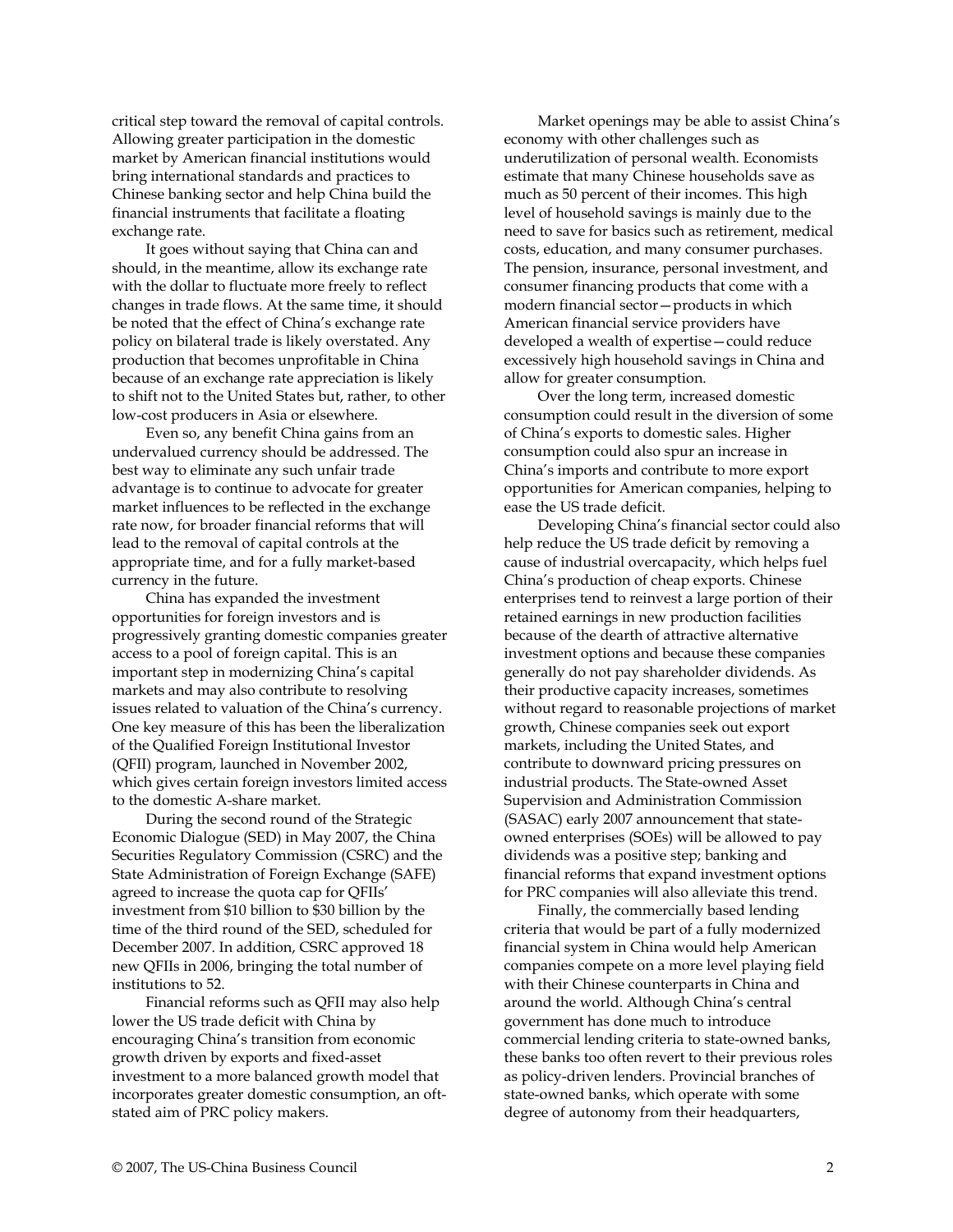reportedly often extend loans to enterprises at the behest of local governments. Lending and repayment are, at times, on non-market terms. Such practices give these companies an unfair advantage over American companies in China and in international markets. Expanding the participation of US financial firms in China's financial sector would help to hasten the adoption of commercial lending practices throughout China's financial sector, thereby helping to level the playing field for all American companies.

In concluding its WTO commitments roadmap—which included important commitments to remove geographic and client restrictions in December 2006—China has partially opened the door to American and other foreign financial service providers. Yet several commitments remain unresolved and some broader, structural questions remain unanswered. To gain the full benefits that the presence of foreign financial companies can bring to China's economy, China must complete its WTO commitments and now move beyond them. Such progress and market openings would benefit both China and its commercial partners.

# **Reforms and Developments**

Though the pace of China's financial reforms has not been as fast as many observers would like, China has taken some notable steps in a number of areas important to American financial service providers.

### **Bilateral engagement and dialogues**

The United States and China have numerous bilateral exchanges that address financial sector issues: The Joint Commission on Commerce and Trade (JCCT), which involves the PRC Ministry of Commerce (MOFCOM) and the US Department of Commerce and Office of the US Trade Representative; the SED, which is led by PRC Vice Premier Wu Yi and Treasury Secretary Henry M. Paulson Jr.; the Joint Economic Committee, involving the PRC Ministry of Finance and the US Treasury Department; the multi-agency Financial Services Working Group; and the insurance industry dialogue under the JCCT.

Throughout 2006 and the first half of 2007, participants in the bilateral dialogues of the JCCT and the SED paid special attention to the role of financial services in securing mutual benefits for the United States and China. These separate but complementary dialogues have different purposes. The SED is a forum for discussing solutions to structural issues at the macro-level. The JCCT seeks agreement on the specific recommendations that will contribute to this progress.

Financial sector issues have been important topics of discussion at these meetings and have been among the key outcomes. Outcomes from the second round of the SED in May 2007 included China's affirmation to end an eight-month-long moratorium on new foreign investment in PRC securities firms in and expedited processing of certain insurance licenses. Preparations for the third round—set to take place in Beijing in December 2007—are well under way. Participants expect financial services reforms and market openings to remain a key fixture in the SED.

Scheduled for late October 2007, the JEC serves as the main channel for official dialogue on China's financial sector, including securities. Treasury last held a JEC meeting with Chinese regulators in April 2007 in preparation for the second SED meeting.

A separate dialogue also focuses on financial issues, the US-China Financial Sector Working Group (FSWG), which last met on January 29, 2007. Though not limited to China-related issues, the FSWG serves as a forum for officials from the United States to exchange ideas and increase cooperation on technical matters across a range of financial industries with Chinese counterparts. The working group includes participants from a variety of important agencies and organizations including Treasury, the Federal Reserve, and the Securities and Exchange Commission on the US side and the People's Bank of China (PBOC), CSRC, the China Banking Regulatory Commission (CBRC), and the National Development and Reform Commission (NDRC) on the Chinese side.

The last bilateral Insurance Dialogue between China Insurance Regulatory Commission (CIRC) officials and industry representatives took place in November 2006. The meetings were a forum for various industry concerns including branch license issuance, which remains a key opening that foreign insurers would like to see resolved.

### **Sector assessments**

#### *Banking*

China's top leadership and foreign industry participants alike consider banking a pivotal sector when addressing potential areas of macroeconomic instability such as capital misallocation and excessive investment. The PRC leadership understands how important banking reform is for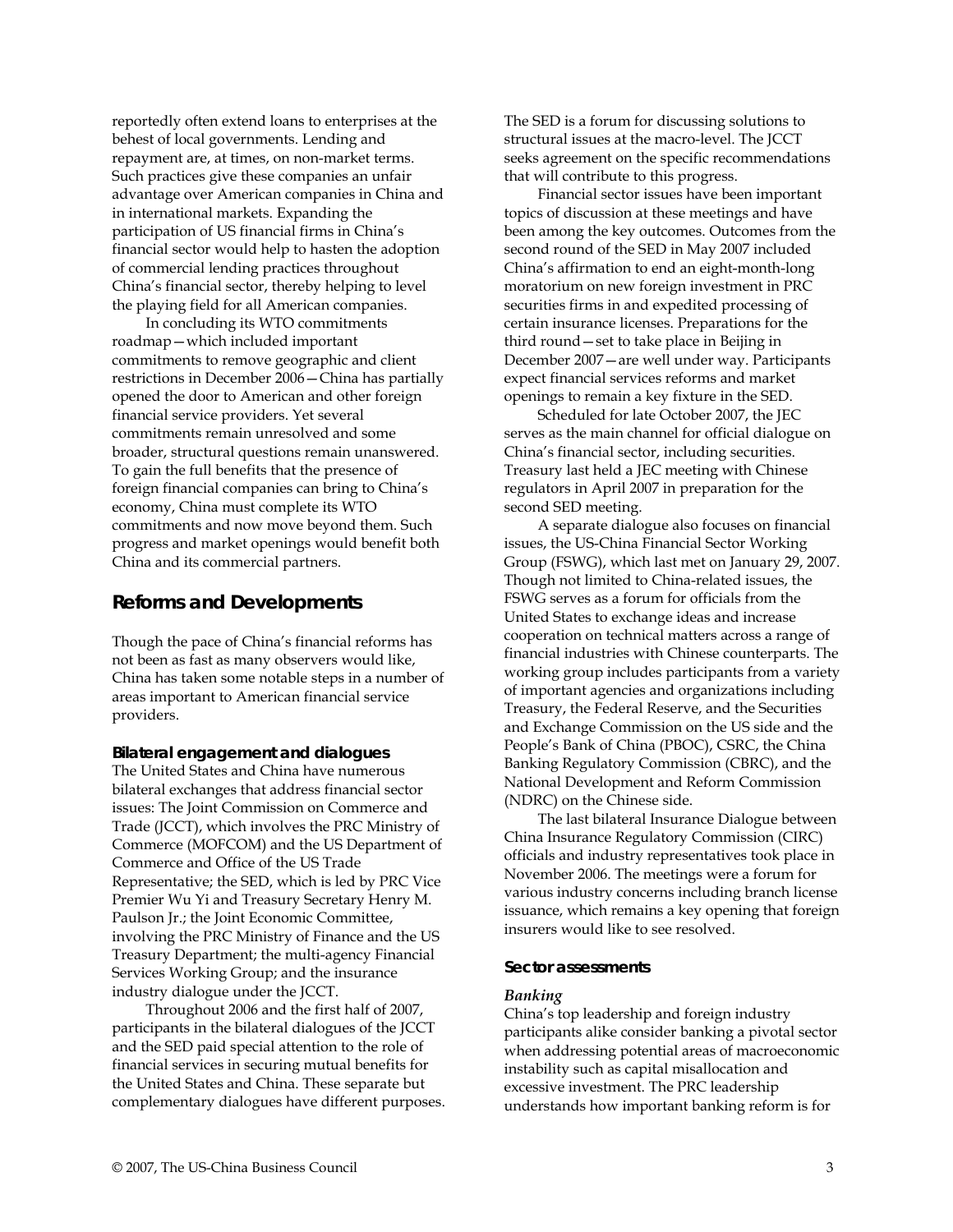China's development and continues to stress the importance of progress in this area. Banking sector reforms also address microeconomic challenges such as developing new credit and investing options, as well as developing healthy businesses in rural areas, and aiding small and medium-sized enterprises. The PRC government's sustained awareness of these notions is encouraging.

Since China's WTO entry in late 2001, China has gradually granted foreign banks in China somewhat greater powers and market access. Perhaps the most important example is the permission foreign banks gained in 2006, consistent with China's fifth-year WTO commitments, to set up operations across China to offer services to domestic consumers.

Overall, foreign banks have reported strong growth in revenue and expansion of their customer bases and business scopes, stemming largely from domestic economic growth, energetic marketing, and high-quality service offerings. At the same time, the regulatory restrictions remain heavy: foreign banks face high capital requirements, limitations on their business scopes, and burdensome branching requirements, and are required to incorporate in China (rather than rely on branches to conduct business on behalf of foreign headquarters) if they wish to provide the full array of banking services to domestic PRC customers. Only a small number of US banks have established a long-term presence in China and these banks have set relatively modest near-term goals. US banks have the potential to make substantial contributions to China's economic and financial development, however, as they bring valuable skills and services to the market, and because their presence encourages an efficient, competitive banking environment that benefits corporate and individual Chinese customers alike.

Central PRC government-led banking changes over the past several years illustrate central authorities' increasing receptiveness to reform and to the benefits that established foreign banks can bring. For the most part, CBRC has stood as the principal authority for regulations related to banking. In some cases since 2006, however, elements of China's financial system development were of a national scale and beyond CBRC's scope. In 2007, for example:

- The National People's Congress (NPC) passed the bankruptcy law.
- PBOC sought to further develop China's credit information database, and the NPC pushed for a related privacy law.
- PBOC, CIRC, CSRC, and CBRC took further

steps to authorize crossover shareholdings.

- CSRC, SAFE, and CBRC introduced a joint effort in further expansion of Qualified Domestic Institutional Investor (QDII) and QFII programs.
- The government recapitalized several Chinese banks and some banks undertook steps to prepare for stock market listings.

Since 2006, CBRC has made several direct reforms in its own areas of responsibility. These included:

- Releasing new bank-owned leasing company regulations;
- Proposing a scheme for deposit insurance;
- Reviewing over 100 city commercial banks and four large city-based banks in Nanjing, Jiangsu; Ningbo, Zhejiang; Beijing; and Dalian, Liaoning, for launch and listing. (To date, two of these listings have been completed.)
- Reviewing branching regulations for city commercial banks.

CBRC also engaged in significant activity regarding foreign banks in China. These included:

- Officially opening the individual consumer banking sector to foreign companies on December 11, 2006;
- Producing local incorporation regulations for foreign banks as well as accompanying implementation details;
- Approving 12 foreign banks in the first step toward full registration in China to conduct RMB business with all individuals. Four have been fully approved to date: Citibank, HSBC, Standard Chartered Bank and Bank of East Asia.

Though CBRC retains the lead implementing role for banking reforms, PBOC, SAFE, CSRC and even CIRC have some overlapping authority in this sector. Plans for creation of a new superregulator for China's financial sectors may come up later in 2007, though such plans were discussed in 2006 with no result. It is possible that the PRC government's creation of such a regulator would affect the division of work among the ministrylevel regulators. Though clearly demarcating roles and jurisdictions would be a welcome development, any lack of transparency in a new chain of command for decision-making could pose challenges for market participants. Observers will continue to watch movements in this area closely.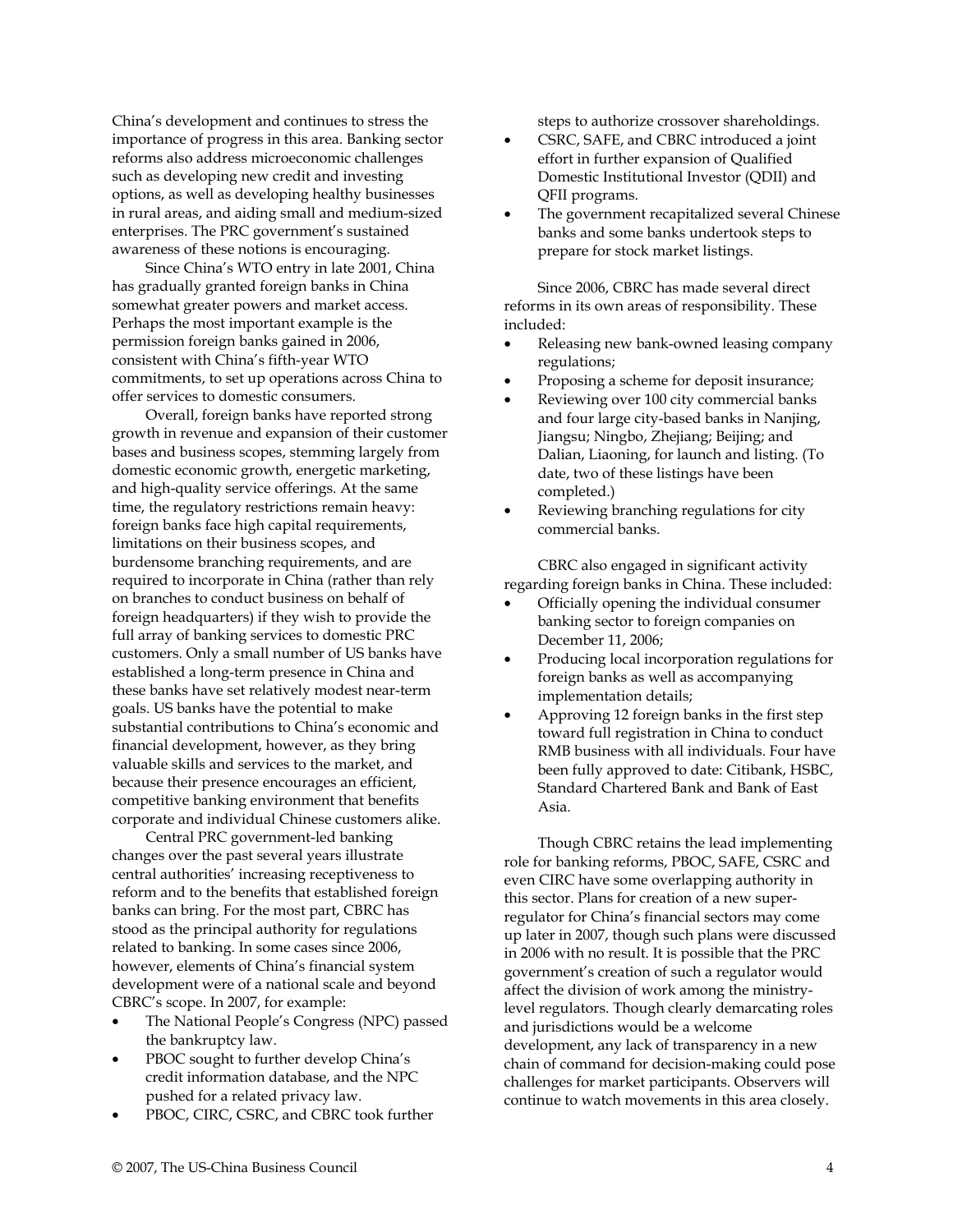# *Securities*

China has made progress over the past several years in building its stock exchanges and in gradually allowing greater domestic access to individual and institutional investors. In response, China's securities markets have experience rapid growth:

- The Shanghai Economic Composite index for the Shanghai Stock Exchange rose 67 percent between January and July, 2007.
- Total market capitalization on both the Shanghai and Shenzhen stock markets grew by 176 percent in 2006 and 123 percent in the first seven months of 2007 to surpass \$2.7 trillion (19.9 trillion RMB).
- Since June 2006, when CSRC lifted its moratorium on the listing of new domestic initial public offerings (IPOs), domestic companies have resumed listing and China has seen 115 IPOs in the A-share market.

In addition to the domestic stock market, China has also increased investment opportunities for domestic investors in other areas, including corporate bonds, derivatives, and investment funds. Some of the notable developments over the past year have included:

- PRC approval of foreign entities such as the International Finance Corporation and the Asian Development Bank to issue RMBdenominated bonds on the China market to finance development projects.
- Announcement in September 2006 by CRSC, SAFE, and PBOC of new regulations that lowered the threshold for participation in QFII— though not for commercial banks or securities firms—from \$10 million of managed securities assets and 30 years of experience to \$5 million and 5 years. QFII investors are also allowed to contract with up to three domestic brokerage firms, not just one, and are permitted to hold multiple brokerage accounts.
- A pledge by PRC leaders at the third Central Financial Work Conference in January 2007 to increase the number of corporate bond offerings, and to transfer oversight of most types of corporate bonds from the NDRC to CSRC, thus bringing corporate bonds under the same regulatory umbrella as other securities offerings.
- Release by CSRC of two sets of measures in April and June 2007 to reform the QDII program to allow a greater number of

domestic investors to invest in a broader range of overseas investment products.

Foreign firms nevertheless continue to face restrictions on their ownership and participation in the securities sector. They are limited to minority ownership in securities underwriting enterprises, including a 33 percent stake in joint-venture securities brokerages, and a 49 percent cap in assetmanagement firms.

At the same time, China has taken small steps toward expanding the ownership roles and activities available to foreign firms in the domestic securities sector. At the second SED meeting in May 2007, China confirmed the intent to lift the moratorium on approving new foreign-invested securities firms, and to resume licensing securities companies, by the end of 2007. In addition, China agreed that before the third SED meeting in December 2007, it would permit foreign securities firms to conduct a broader range of activities in China, including brokerage services, proprietary trading, and fund management. US Treasury Secretary Paulson continued discussion on these points during his July–August 2007 visit. Chinese officials at the second SED meeting also committed to allow the New York Stock Exchange (NYSE) and NASDAQ to set up offices in China, and did so under regulations that were implemented on July 1.

QDII programs, which allow domestic institutional investors to access a variety of financial instruments and capital markets outside of mainland China, represent an important step for China's liberalization of investment opportunities. Yet these programs have been, to date, small relative to the potential pool of Chinese funds that are now legally allowed to invest in these programs. The *Financial Times* reported in April 2007 that only 5 percent of China's \$18.5 billion QDII quota had been invested abroad and the vast majority of this was in the form of Hong Konglisted H-shares.

#### *Electronic payments and consumer financial services*

According to its WTO General Agreement on Trade in Services (GATS) Financial Services Schedule, China is required to allow unrestricted market access and national treatment for "payments and money transmission services, including credit, charge, and debit cards," beginning in 2007. Despite this commitment, many foreign-owned electronic payment providers say China continues to restrict market access by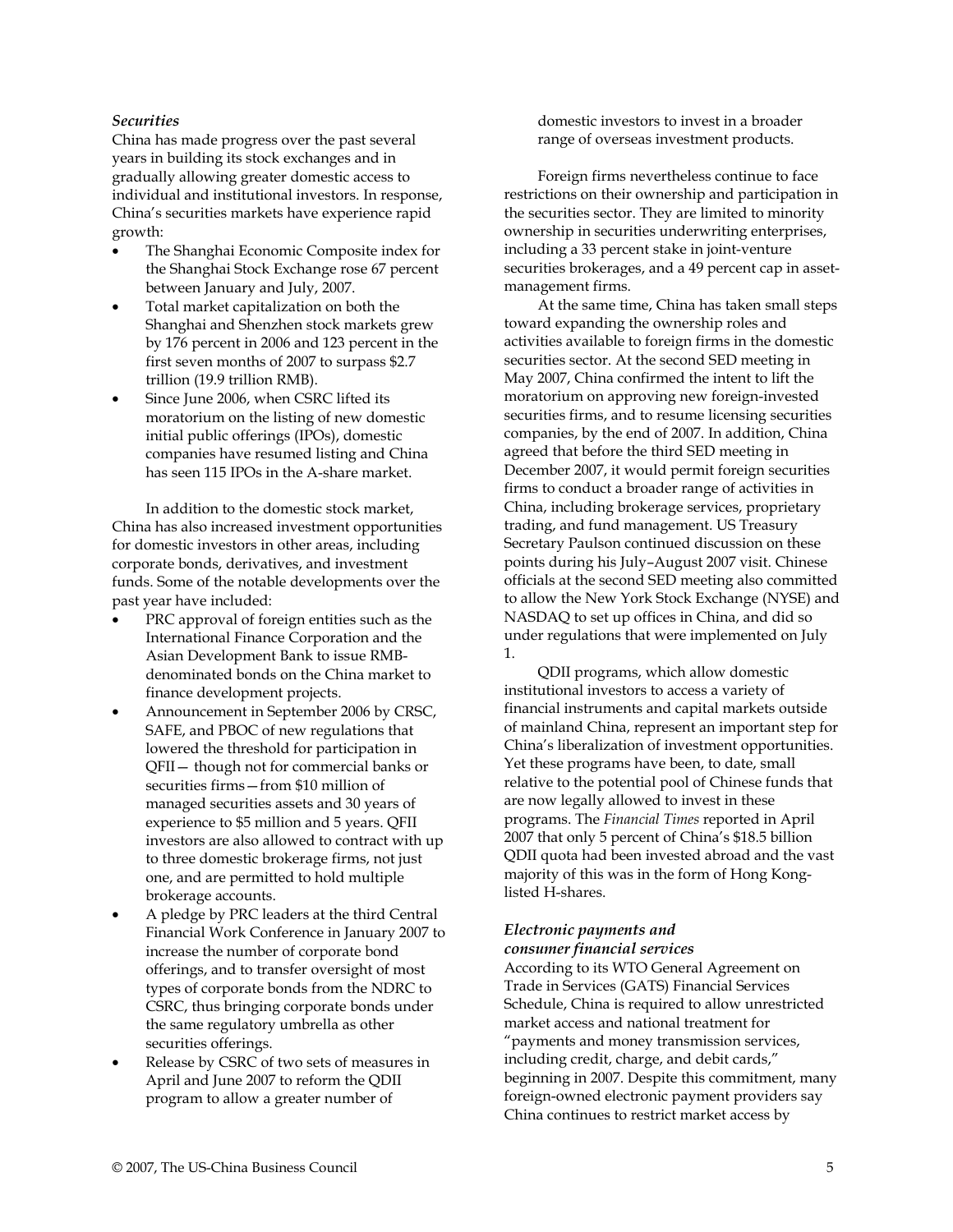maintaining a government-protected domestic monopoly, China Union Pay (CUP), for all domestic, RMB-denominated electronic payment transactions.

At the second round of the SED, China announced that it would allow foreign banks and financial institutions to issue local currency credit and debit cards, as long as they carry the CUP logo. They also maintained the requirement that all transactions conducted on these cards in China be processed over the CUP network.

Foreign electronic payment providers contend that this announcement does not satisfy China's WTO commitments and in fact further solidifies CUP's monopoly status.

Meanwhile, Chinese consumers are underserved, with limited payment devices and financial services products, and insufficient service channels. The current consumer financial services market is still restricted to financial institutions, which cannot satisfy both domestic and international consumer demand.

#### *Insurance*

Since the third quarter of 2006, CIRC has rolled out a series of regulations aimed at increasing guidance and monitoring of the domestic insurance industry. On June 1 2007, CIRC released a draft of the Provisional Measures for Insurance Fund Management for comment. Though CIRC gave only one month for comments, the release was a solid step toward better transparency in the regulatory process. Insurers hope that this trend will continue for the significant and far-reaching laws that are currently in the drafting pipeline, namely, the draft insurance and pension laws.

Since 2006, some of the most important regulations that CIRC has drafted include new measures that:

- Strengthen oversight of the issuance of insurance licenses;
- Bolster transparency and corporate governance in the insurance industry and define disclosure requirements;
- Detail oversight procedures and requirements for the administration of life insurance products;
- Emphasize supervision and corporate governance.

Observers are keeping a close eye on authorities' moves to issue licenses for wholly foreign-owned insurance subsidiaries offering nonlife insurance (including insurance for vehicle, enterprise property, cargo, casualty, liability and

other areas). The Chinese side made this commitment as part of the 2003 JCCT and 2007 SED insurance dialogues. Industry participants are also waiting to assess the impact of China Post's announcement that it expects to launch an insurance subsidiary this fall.

As is the case with many of the industries within the financial sector, liberalization in one area can bring about an improved environment in others. For example, in February 2007, the Ministry of Labor and Social Security and PBOC announced that annuity funds from non-bank corporations would be allowed to invest in China's interbank bond market. This move marks a development in the domestic securities market that implies possibilities for an increase in investment options for China's insurance market.

# *Futures*

PRC regulators have also begun to develop other investment and risk management markets, though at a gradual pace. CSRC issued several draft measures in April 2007 designed to regulate the futures market. These measures included a risk warning index for futures companies, as well as high capital requirements for participation in the markets – RMB 15 million (\$2 million) in net capital, RMB 45 million (\$6 million) for exchange settlement net capital, and RMB 90 million (\$12 billion) for comprehensive settlement net capital. A revision of earlier rules governing certification and activities of brokers in the futures market was issued in July 2007.

Unfortunately, high capital thresholds and other regulations have deterred many investors. Stipulations requiring comprehensive settlement net capital to exceed RMB 90 million (\$12 million) automatically exclude most futures companies from participating, considering that the average registered capital of such companies in China is about RMB 30 million (\$4 million).

# *Asset-backed securities*

Though China has seen a few high-profile issuances of asset-backed securities—including China Development Bank's 2005 issue of RMB 4.3 billion (\$573.3 million) in securities backed by unsecured corporate loans—China limits the number of issues, range of issuers, and the variety of assets used to back securities.

#### *Mutual funds*

Mutual funds have also continued to grow along with the stock market. In May 2007, CBRC's expansion of its QDII program permitted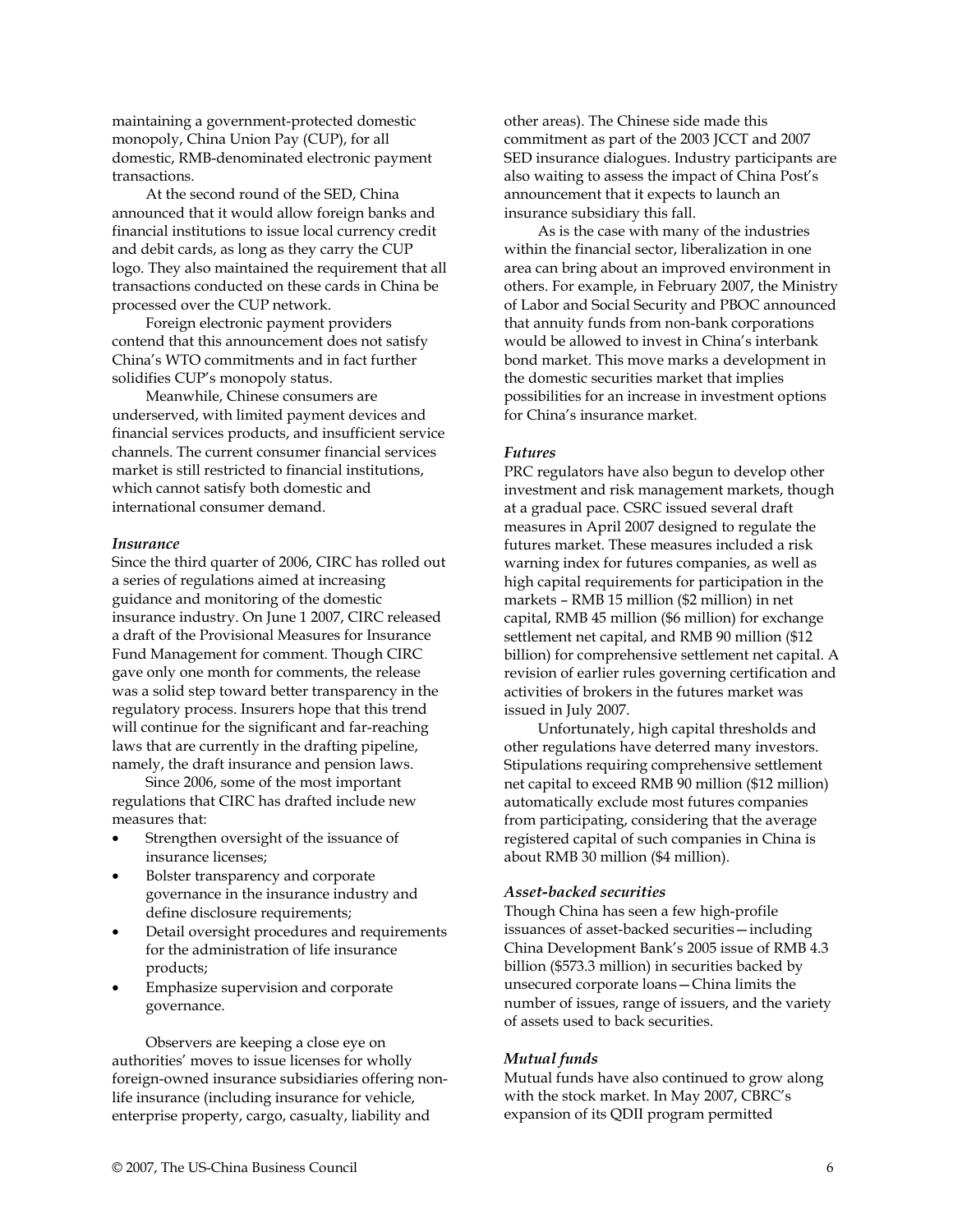commercial banks operating in China to offer Hong Kong-authorized mutual funds as part of their QDII investments. In the first seven months of 2007, turnover in mutual funds reached RMB 44.2 billion (\$5.9 billion), a more than six-fold increase over the previous year.

## *Rating agencies*

CSRC promulgated measures in August 2007 governing credit rating services in China. The measures, which took effect September 1, require agencies planning to apply for a securities rating license to meet certain requirements such as possessing legal entity status and registered capital or net assets exceeding RMB 20 million (\$2.6 million).

These new regulations are an important step in establishing some ground rules for credit rating agencies (CRAs), though a number of issues remain. Foreign investors face a 49 percent cap in ownership in PRC CRAs. Moreover, the law imposes liabilities on CRAs for their opinions by burdening them with requirements to verify the accuracy of the information received from issuers. This requirement could have a particularly marked effect on the willingness and ability of CRAs to issue ratings in an efficient matter. In addition, a lack of regulatory clarity threatens to prevent open competition. Matters regarding foreign ownership requirements also remain unclear for acquisitions. Unless resolved, these concerns may make it impossible for US CRAs to issue ratings in China.

# **Recommendations for Further Progress**

Despite the progress achieved to date, China's leaders have significant work ahead of them on the path to full financial sector modernization.

# **Banking**

*Ownership, branching and capital requirements*  The efficiency and depth of China's banking sector would improve greatly if PRC regulators were to:

- Eliminate or relax foreign ownership restrictions in Chinese banks.
- Reduce the lengthy approval process for opening new branches and offering new products and services. Clarify regulator responsibilities as they apply to overlapping duties, multiple approvals, and other administrative jurisdictional issues.

• Harmonize capital requirements for foreign bank branches with those for domestic banks.

#### *Other banking recommendations*

Regulators would also benefit the sector as a whole by

- Allowing foreign banks greater access to China's debt and equity markets.
- Allowing foreign banks to offer customers more products and services, such as credit and debit cards supported by payment brands of their choice, as well as online banking.

#### **Securities**

As China's securities sector expands, China's ability to manage this growth can be aided by permitting openings in the following areas (which will be laid out in greater detail in the following section):

- Remove or raise the 33 percent cap on foreign ownership in joint-venture securities firms and the 49 percent cap on foreign ownership of asset-management firms.
- Eliminate ownership restrictions on foreign banks trading RMB and RMB-linked products.
- Expand the role of foreign institutions in investing in sophisticated financial products such as asset-backed securities and futures and allow foreign brokerages to participate in the derivatives market.
- Lower capital requirements for securities firm participation and for participation in the futures market.
- Allow foreign firms to sell and trade Ashares.
- Increase transparency and put in place a transparent road map, on an agreed timetable, to provide foreign securities firms the ability to engage in a full range of securities activities.

# *Ownership restrictions and capital requirements*

Banks continue to drive financial intermediation in China, limiting opportunities for other financial vehicles. While China's stock market has grown by leaps and bounds in recent years, sectors that are traditionally cornerstones of countries' financial systems, such as markets for corporate bonds, asset-backed securities, and derivatives, remain underdeveloped.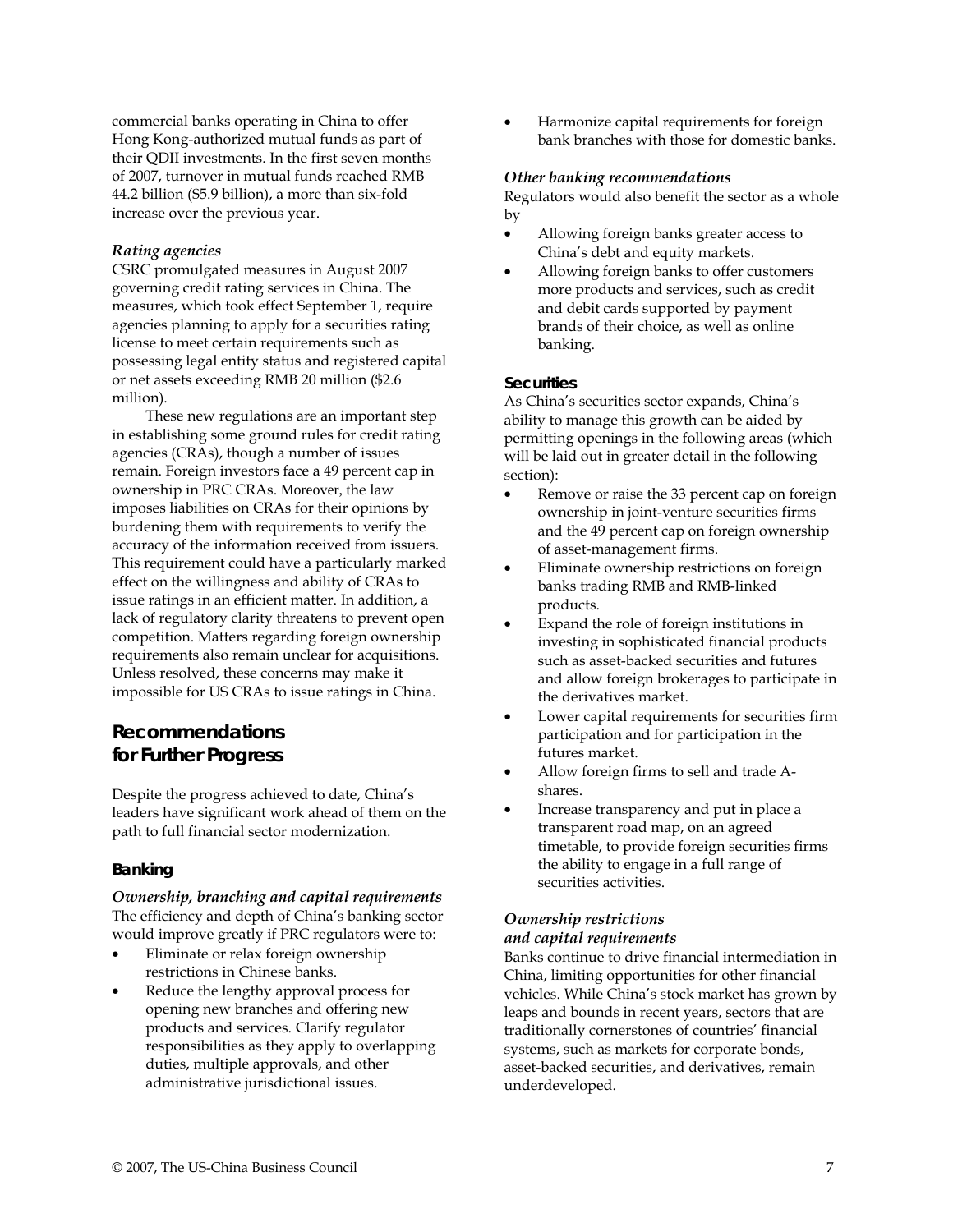Key to improvement in this sector is removing or raising the current 33 percent cap on foreign ownership in joint venture securities firms and the 49 percent cap on foreign ownership of asset-management firms.

In addition, there are limitations on the activities that foreign firms are permitted to carry out and offer their clients. Foreign securities firms should be able to offer a full range of financial activities, including trading in and underwriting all tradable classes of securities, including A, B, and H shares. Foreign firms should also be allowed to participate on an equal footing in China's lessdeveloped financial sectors, including futures and derivatives markets. Foreign expertise and capital have the potential to play a pivotal role in accelerating the development of these markets, and foreign players can also assist in creating new products and services while demonstrating the benefits of high corporate governance standards. This would benefit both China's economy, for issuers, investors and markets alike, as well as provide competition that will strengthen domestic securities companies.

#### **Futures and asset-backed securities**

Chinese regulators should follow through on public pronouncements of their intentions to liberalize and diversify their financial markets. To create the balanced economy that its leaders seek, Chinese regulators, including CSRC, PBOC, and SAFE, should develop regulations that will promote the growth of the corporate bond, futures, asset-backed securities, and other derivatives sectors, and encourage Chinese investors to invest in these new markets. The proliferation of investment and lending options for individuals and financial institutions will contribute to the more efficient allocation of capital and provide new market opportunities for Chinese and foreign firms alike.

Opening investment in financial derivatives and in a greater variety of bonds, including assetbacked securities, will expand investors' options and China's capacity to manage increasingly sophisticated financial instruments. Foreign firms already possessing proven expertise in these areas can facilitate this process and lifting capital requirements and raising ownership limits can allow this expertise to grow in China.

# **Insurance**

Still outstanding are several insurance-related concerns. Areas where progress is necessary include:

- National treatment in approval processes including concurrent, rather than consecutive, issuance of branching licenses for both life and non-life foreign insurers.
- Fulfillment of 2003 JCCT and 2007 SED commitments to approve and issue licenses for wholly foreign-owned non-life insurance subsidiaries.
- Allowance for all qualified companies to provide political risk insurance for Chinese companies with exposures outside of China.
- Companies have also repeatedly requested that CIRC release draft regulations for comment.

Moreover, several important insurance sectors remain closed to foreign investment. These include the so-called "statutory insurance" sectors, such as mandatory third-party auto liability insurance. In light of the growing number of vehicles on the road, liberalization of this sector will ensure the inflow of expertise and quality products and services that will help forestall a rise in insurance claims and premium costs. Sudden increases of claims and premium could overwhelm the capital resources of Chinese insurance companies. In sum, further liberalization will ultimately benefit China's companies and its society.

# **Electronic payments and consumer financial services**

The opening of the electronic payments sector to foreign and domestic participants would benefit all sides. A competitive payments system will serve China's overall economic interest by enhancing the infrastructure and stability of the country's banking industry, spurring innovation, promoting retail industries, and stimulating consumer spending.

To realize this system, progress is necessary in a variety of areas. PRC authorities can facilitate progress by:

- Issuing final regulations to implement China's year-five WTO commitment to lift all restrictions on payment and money transmission services.
- Meeting China's year-five WTO commitment to open the domestic market to 100 percent foreign-owned electronic payment card systems.
- Adopting international technical standards for electronic payments.